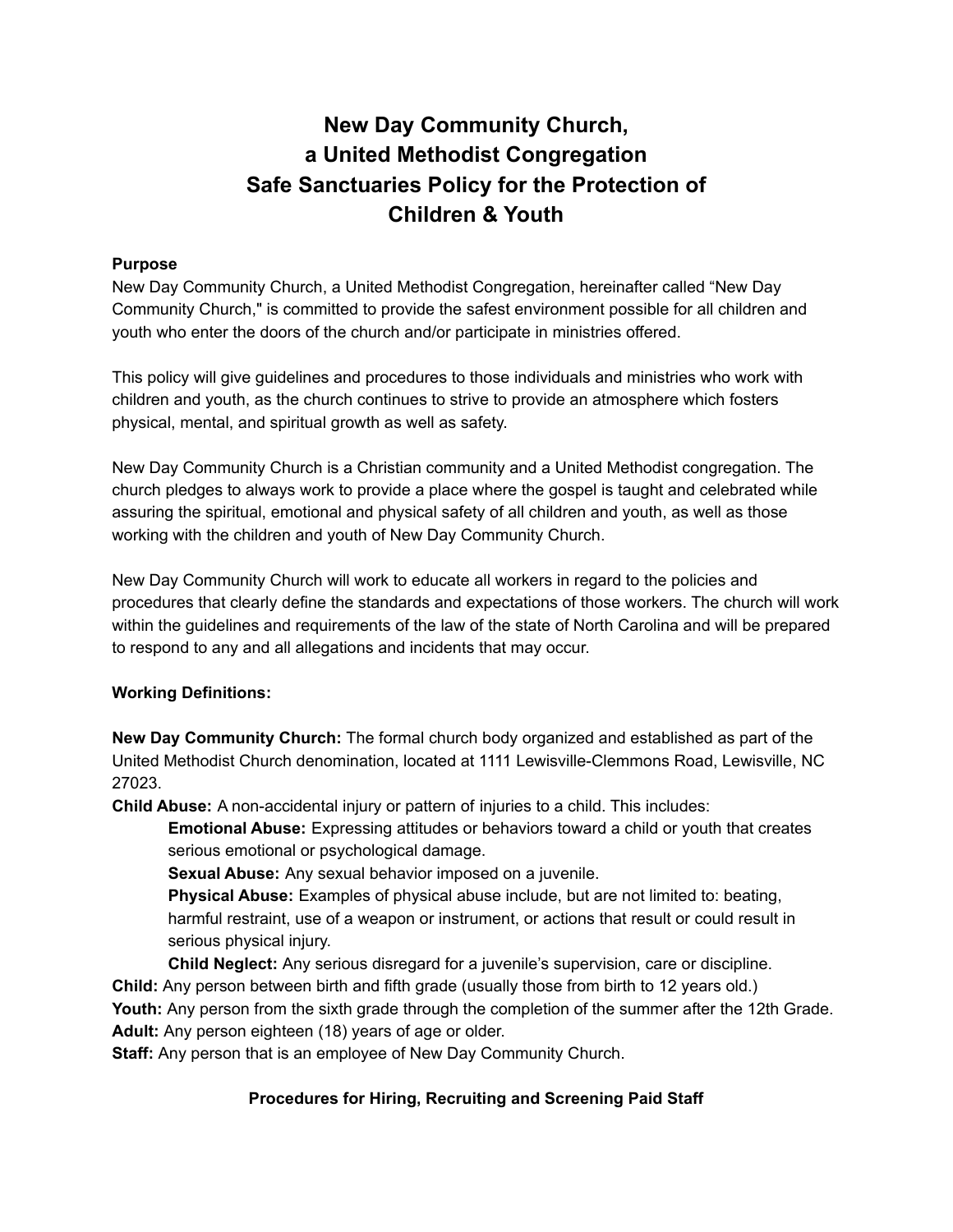1. Paid Staff refers to all employees receiving salary or wages, whether part-time or full-time, of New Day Community Church.

2. The following will take place for any person to be hired at New Day Community Church:

Completely fill out and submit an application, Successfully pass a National Criminal Background Check & Sexual Offenders Check, Successfully pass a Drug Test, Two references checked.

3. National Background Checks and Sexual Offender Registry Checks will be conducted by using a professional service. We will secure the background checks and records in a locked cabinet and only the pastor, associate pastor or financial assistant will have access.

4. Staff-Parish Relations Team hereinafter known as "SPRT", will oversee this process for all paid staff members.

#### **Procedures for Screening Volunteers Working With Children and Youth**

The following will take place in order for any person to volunteer with children and youth at New Day Community Church:

1. Successfully pass a National Criminal Background Check & Sexual Offenders Check. National Background Checks and Sexual Offender Registry Checks will be conducted by using a professional service.

2. Each ministry area will oversee this process for those desiring to become volunteers.

#### **Training of Staff and Volunteers Working with Children and Youth**

In addition to training all new on-site staff, biennial training (every two years) in the following areas will be conducted for all staff and volunteers:

New Safe Sanctuaries Policies CPR/First Aid Looking for Signs of Abuse & How to Report Signs of Abuse.

#### **Standards and Expectations for All Staff and Volunteers Working with Children and Youth**

 $\Box$  No use of tobacco products around youth or child during an event, trip or outing.

 $\Box$  No use of illegal drugs anytime.

 $\Box$  No consumption of alcohol immediately before or during any event, trip or outing.

 $\Box$  No use of profanity around children and youth.

□ No use of ethnic or racial slurs around children or youth.

 $\Box$  No joining in the watching of any movie rated above PG13, and all PG13 movies MUST be screened and deemed appropriate by the supervisor of that ministry area.

 $\Box$  No intentionally exposing personal body parts to children or youth.

 $\Box$  All New Day Community Church staff will wear photo ID's at all time when in the church building or working directly with children or youth.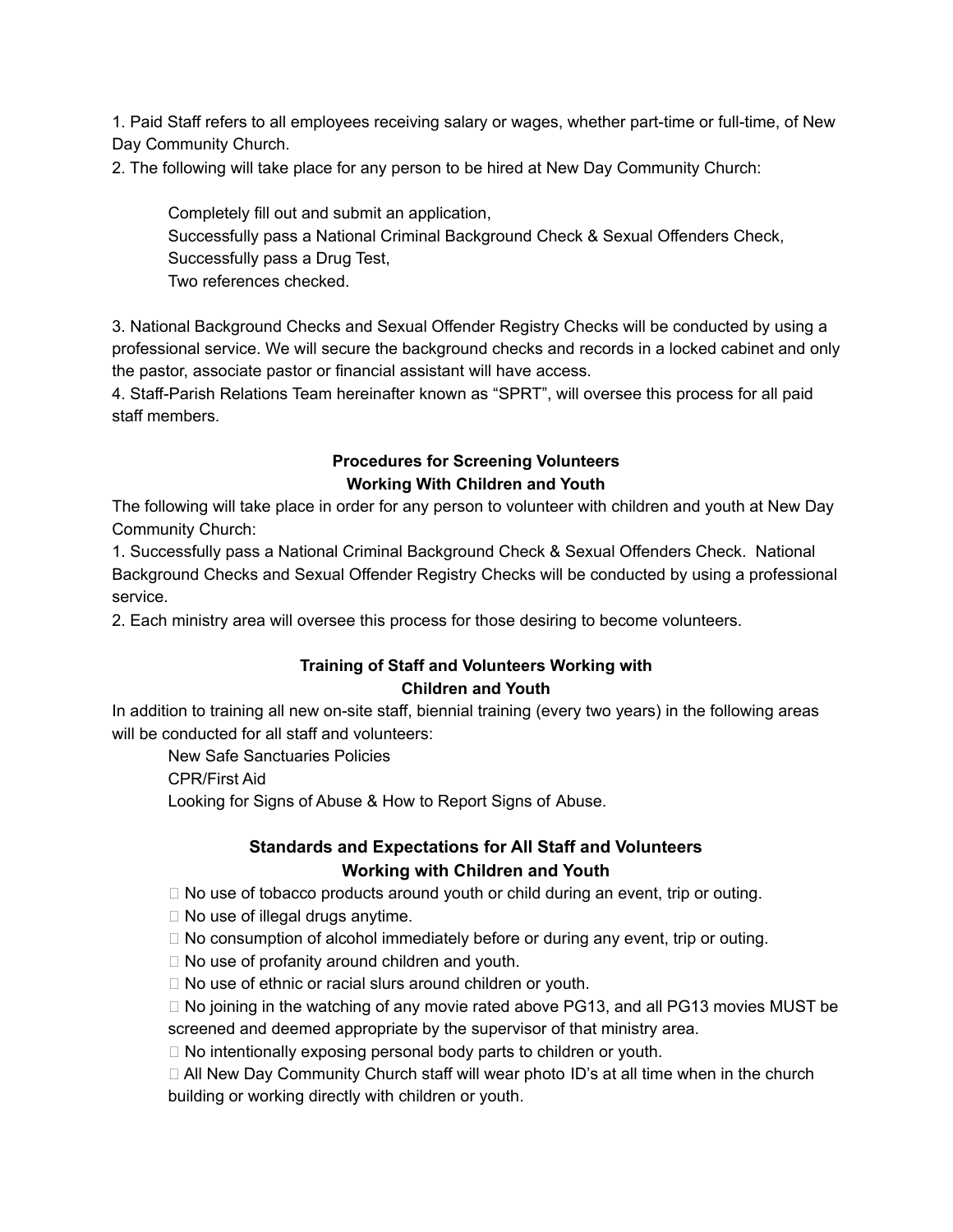## **Procedures for Overnight Trips with Children or Youth**

1. Lodging requirements for each trip are unique. With that in mind, the lodging situations will be evaluated to determine the best and safest sleeping arrangements.

2. No unrelated adult will share the same bed with a child or youth.

3. The ministry leader will always attempt to have at least one adult leader of the same sex in each room, but again, that leader will NOT share a bed with a child or youth.

4. In making lodging arrangements, the ministry leader will request that all rooms be located in the same block of rooms.

5. A leader will not be allowed to share a room with only one child or youth, unless the adult is a parent or guardian. This may require a child/youth – Adult combination in a room to be greater than four  $(4.)$ 

# **Procedures for Adults Leading Small Groups, Bible Studies or Sunday School Classes for**

### **Children or Youth at New Day Community Church**

When possible, there will be two unrelated adults present for any small group gathering for children or youth**.** If there are fewer than two adult leaders present at any small group meeting for children or youth, the door will remain open and a floater will pass by periodically to check each group. For classrooms with no window in the door, the door will remain at least halfway open.

# **Responding to Allegations of Abuse**

## **Allegation Against A Paid Staff Member**

1. Any witness of suspected abuse must complete the "Report of Suspected Child Abuse" form. Forms are available on the New Day Community website ([www.NewDayLewisville.org\)](http://www.newdaylewisville.org) under the Safe Sanctuaries Section.

2. Inform the Lead Pastor.

3. Lead Pastor will remove the alleged offender from contact with children and youth from all New Day Community Church activities.

4. Lead Pastor will contact the Chair of the SPRT. Both will quickly and discreetly investigate the report.

5. If the allegation is considered unworthy of contacting Social Services, the filer of the report may contact DSS on their own if they feel it is necessary.

6. If the allegation is considered credible the Lead Pastor and SPRT Chair will contact Social Services (336-703-2287).

7. Leader of the Church Council Leadership Team and a lawyer will be contacted.

- 8. The Yadkin Valley District Superintendent (336-727-1222) will be contacted.
- 9. The insurance carrier will be contacted.
- 10. A media spokesperson will be appointed.
- 11. Respond with care to the congregation, the victim, and the alleged offender.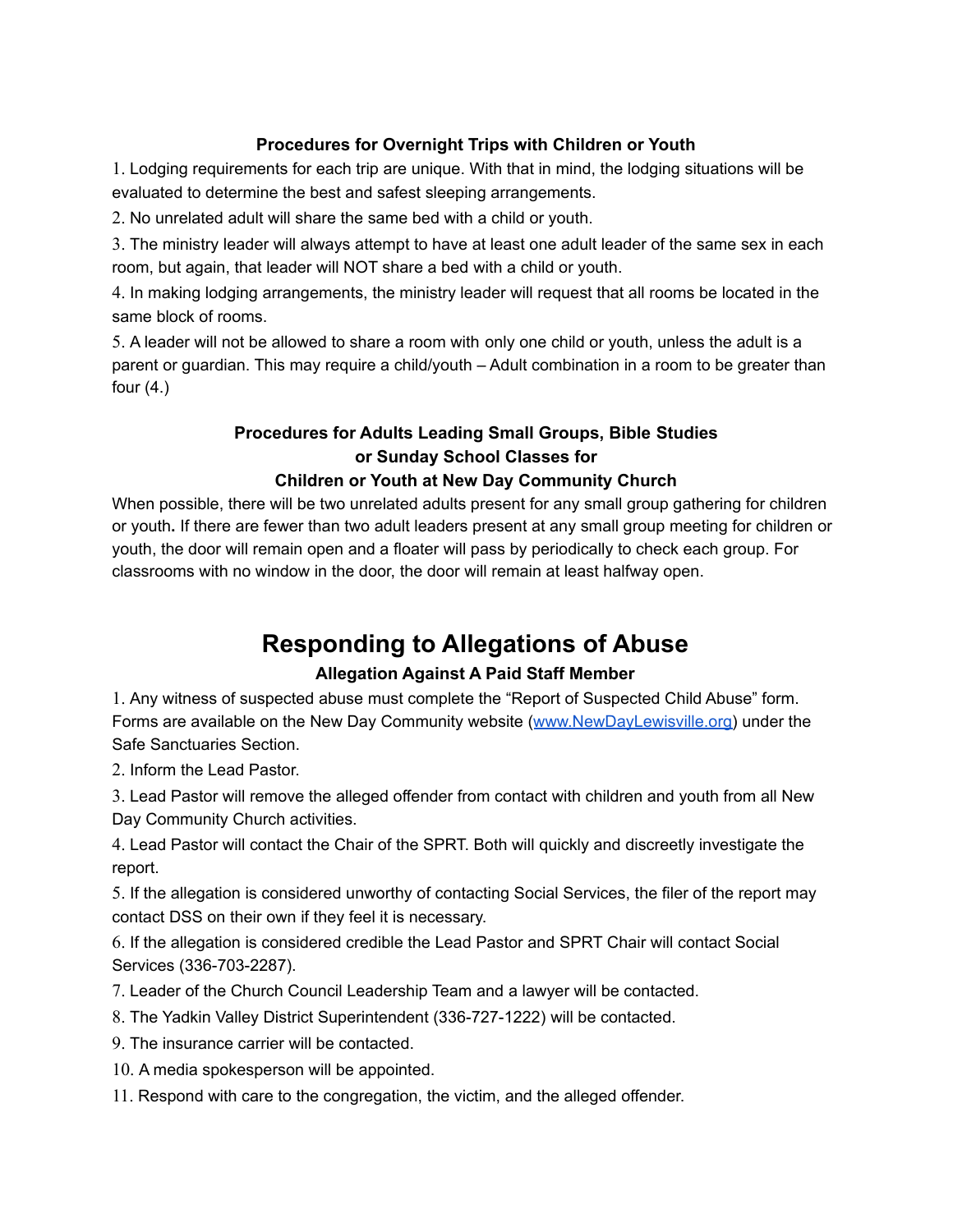### **Allegation Against Volunteer**

1. Any witness of suspected abuse must complete the "Report of Suspected Child Abuse" form. Forms are available on the New Day Community Church website ([www.NewDayLewisville.org](http://www.newdaylewisville.org)) under the Safe Sanctuaries Section.

2. Inform the Lead Pastor.

3. Lead Pastor will remove alleged offender from contact with children and youth from all New Day Community Church activities.

4. Lead Pastor will contact the Chair of the SPRT. Both will quickly and discreetly investigate the report.

5. If the allegation is considered unworthy of contacting Social Services, the filer of the report may contact DSS on their own if they feel it is necessary.

6. If the allegation is considered credible the Lead Pastor and SPRT Chair will contact Social Services (336-703-2287).

7. Leader of the Church Council Leadership Team and a lawyer will be contacted.

8. The Yadkin Valley Superintendent (336-727-1222) will be contacted.

9. The insurance carrier will be contacted.

10. A media spokesperson will be appointed.

11. Respond with care to the congregation, the victim, and the alleged offender.

#### **Allegation Against A Lead or Associate Pastor**

1. Any witness of suspected abuse must complete the "Report of Suspected Child Abuse" form. Forms are available on church website under the Safe Sanctuaries Section.

2. Inform Lead/Associate Pastor.

3. The alleged offender will be removed from contact with children and youth from all New Day Community Church activities.

4. Lead/Associate Pastor will contact the Chair of the SPRC. Both will quickly and discreetly investigate the report.

5. If the allegation is considered unworthy of contacting Social Services, the filer of the report may contact DSS on their own if they feel it is necessary.

6. If the allegation is considered creditable the Lead/Associate Pastor and SPRC Chair will contact Social Services (336-703-2287).

7. The Yadkin Valley Superintendent (336-727-1222) will be contacted.

8. Leader of the Church Council Leadership Team and a lawyer will be contacted.

9. The insurance carrier will be contacted.

10. A media spokesperson will be appointed.

11. Respond with care to the congregation, the victim, and the alleged offender.

# **Children's Ministry Policies**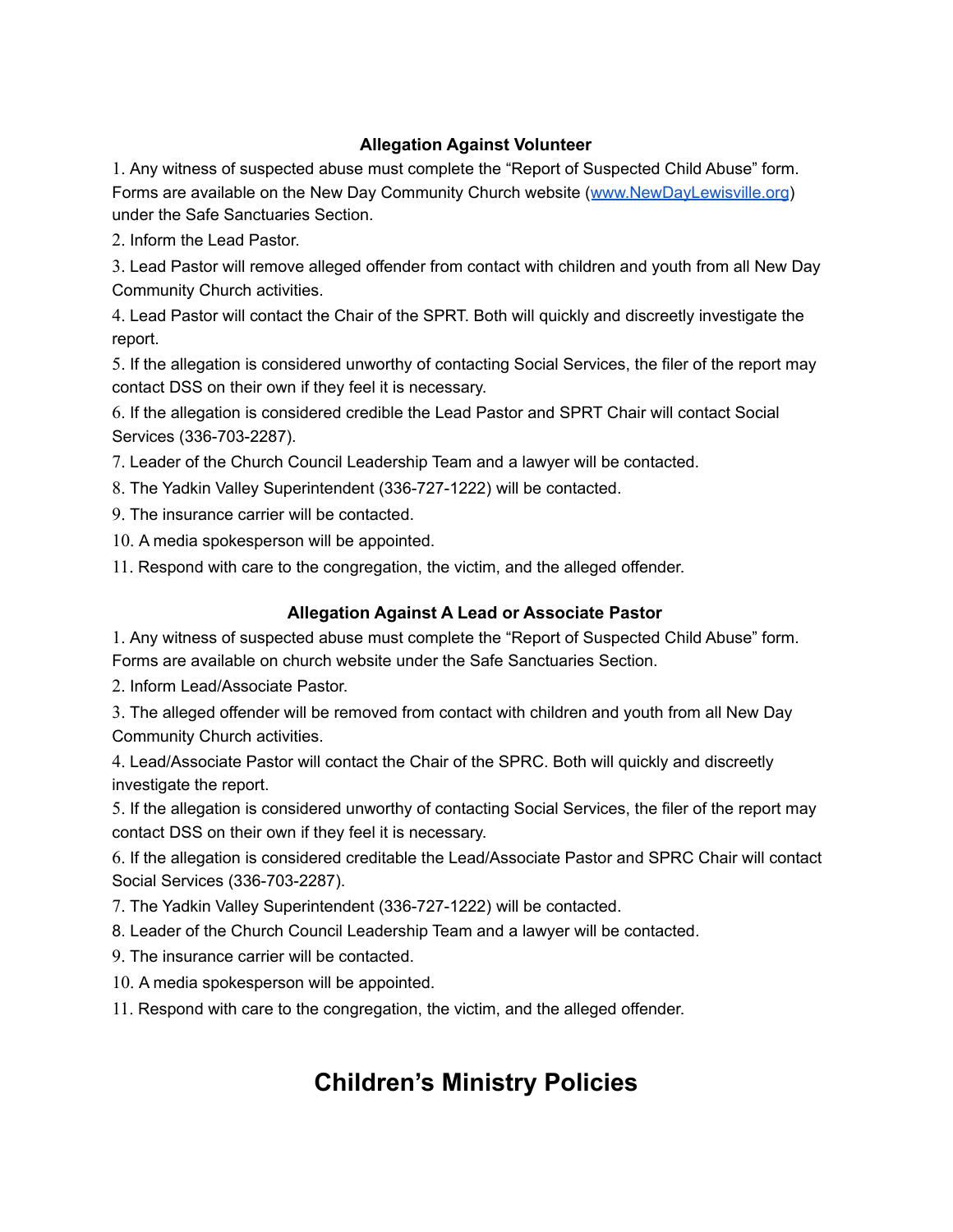# **(Infants - 5th Grade) Volunteer Policies**

1. All volunteers working with children will have a National Criminal Background check and Sex Offender Check.

2. If changes occur the volunteer agrees to inform the Lead Pastor. Any adult who has been convicted of any crime involving a child will not be permitted to work with children.

3. All volunteer information will be kept in a file accessible only to the Lead Pastor, Associate Pastor and Financial assistant who will oversee the background checks.

4. Whenever practical, a minimum of two adults should be present during any children's activity. We will strive not to have a teacher working alone with any children.

5. If a volunteer is alone in a classroom with children, the door to the room should remain open.

6. Windows in doors and walls will remain uncovered for the protection of the children and volunteers.

7. No volunteers under the age of eighteen (18) will be allowed to work with children without the direct supervision of a "lead adult".

8. To be considered the "lead adult" a person must be age 18 or older when working with children. 9. Children shall not be taken from the church grounds on a church-sanctioned activity without the written or electronic permission of their parents or guardians.

10. As a precautionary measure we prefer that all snacks served are not processed in a peanut or tree nut facility.

### **Youth Volunteers**

1. In order to help with the nursery you must be at least in  $9<sup>th</sup>$  grade unless a parent is teaching/assisting then a younger youth or child can accompany them.

2. Once the youth enters the 9th grade they may be put in the **Nursery** rotation with another adult.

3. Any youth who would like to teach/assist **Children's Church** must:

A. Be in at least the 8th Grade to teach/assist

B. Have an adult present in the classroom for the time that he/she is teaching or assisting the class.

# **Child Care Staff Policies**

#### **To provide a safe and secure environment for children and staff the following policies are established:**

1. All childcare staff will fill out an application form, provide references, complete a criminal background check, and complete a drug test.

2. All childcare staff will be at least 18 years of age.

3. All childcare staff will need to read the safe sanctuaries policy.

4. There must be one person trained in CPR in the facility during program hours.

5. All workers in the Nurseries at New Day will wear a Photo ID, if they are paid staff.

6. The childcare worker will arrive 15 minutes before the scheduled start of the worship session and remain until all the children are picked up.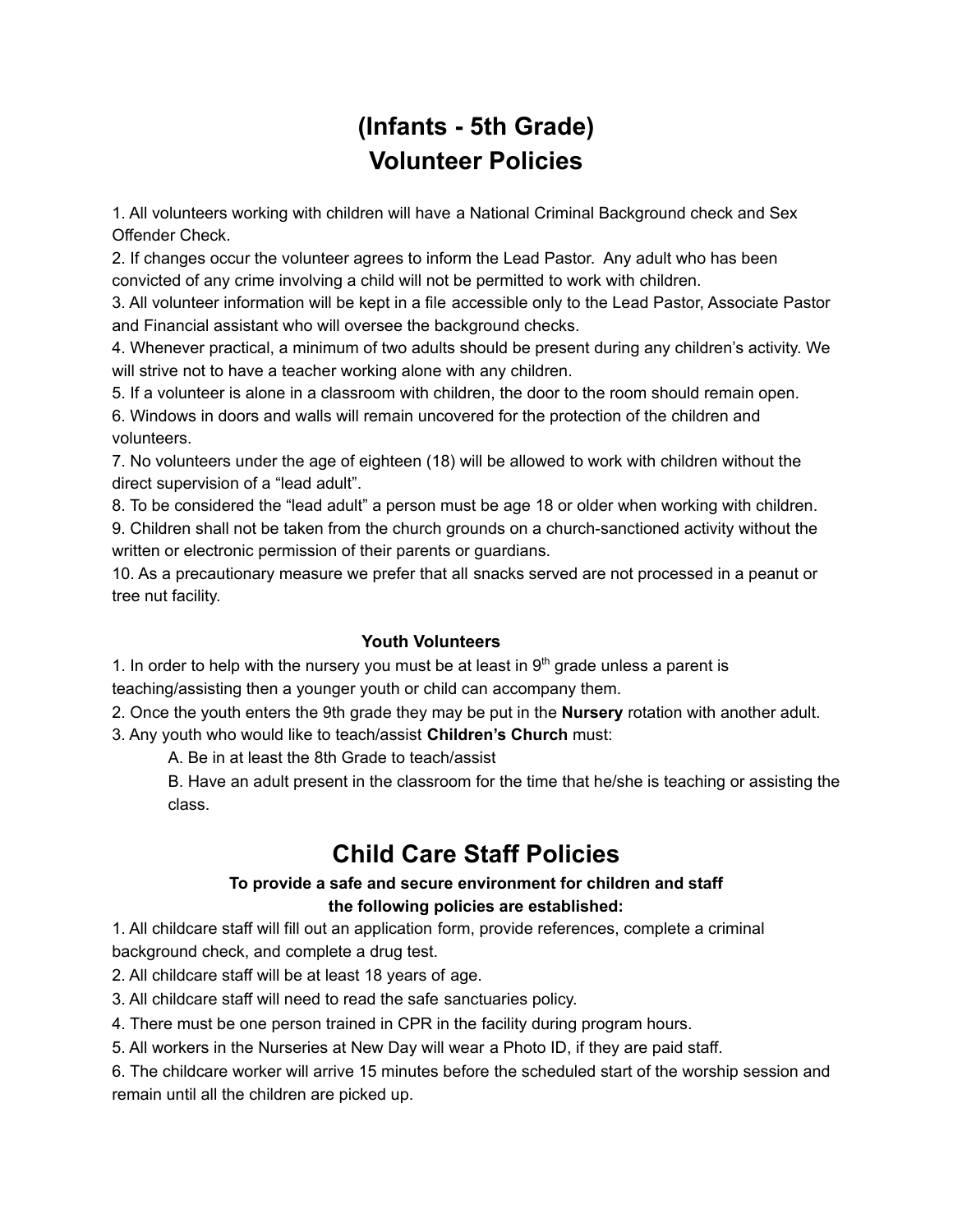7. Children must be in the presence of an adult at all times. No child will be allowed to go to a different area of the church facility unsupervised.

8. Windows in the doors and walls will remain uncovered for the protection of the children and staff.

9. When children are dropped off and picked up, parents are to follow the check-in/check-out procedures:

10. Parent/guardian sign child in.

11. The children are given an ID lanyard with a security word written on the back. The parent/guardian is given a tag with the same security word. When the parent picks up the child the Sprouts volunteer will make sure the tag corresponds with the lanyard ID.

12. If someone other than the child's parent/guardian will be picking the child up the parent/guardian dropping the child off must notify the childcare worker who that person will be, and that person must present the matching security tag of that child.

13. A photo ID may be required from any person picking up a child who is not the child's parent or legal guardian.

# **Procedures for Sunday Morning Child Care Check-in/Check-out New Day Community Church**

**There must be two (2) adults with the children at all times.**

### **Procedures for Children Infants to 5 th grade**

#### **Drop - off**

1. Children's Worship volunteers will greet the parent/guardian and child(ren) at the Welcome Center. First time visitors fill out an information card that is placed in the information box. It will be alphabetized by first name.

2. Parent/guardian signs child in on the appropriate check in form (each children's ministry will have its own).

3. The children's worship volunteer will then write the child's name on the adhesive name tags. One to go on the parent/guardian and the other to go on the child. If the parent or guardian is signing in more than one child then all the names of the children will be written on their one adhesive tag.

### **Pick - up**

1. Children's Worship workers will greet the parent/guardian at the door.

2. Before the child is released to the parent the volunteer must check to make sure the name tags match as well as the security code.

3. Finally the parent or guardian must sign the children out on the check in/check out form.

### **All children, Infant-5th Grade must be with a parent/guardian or supervising adult at all times.**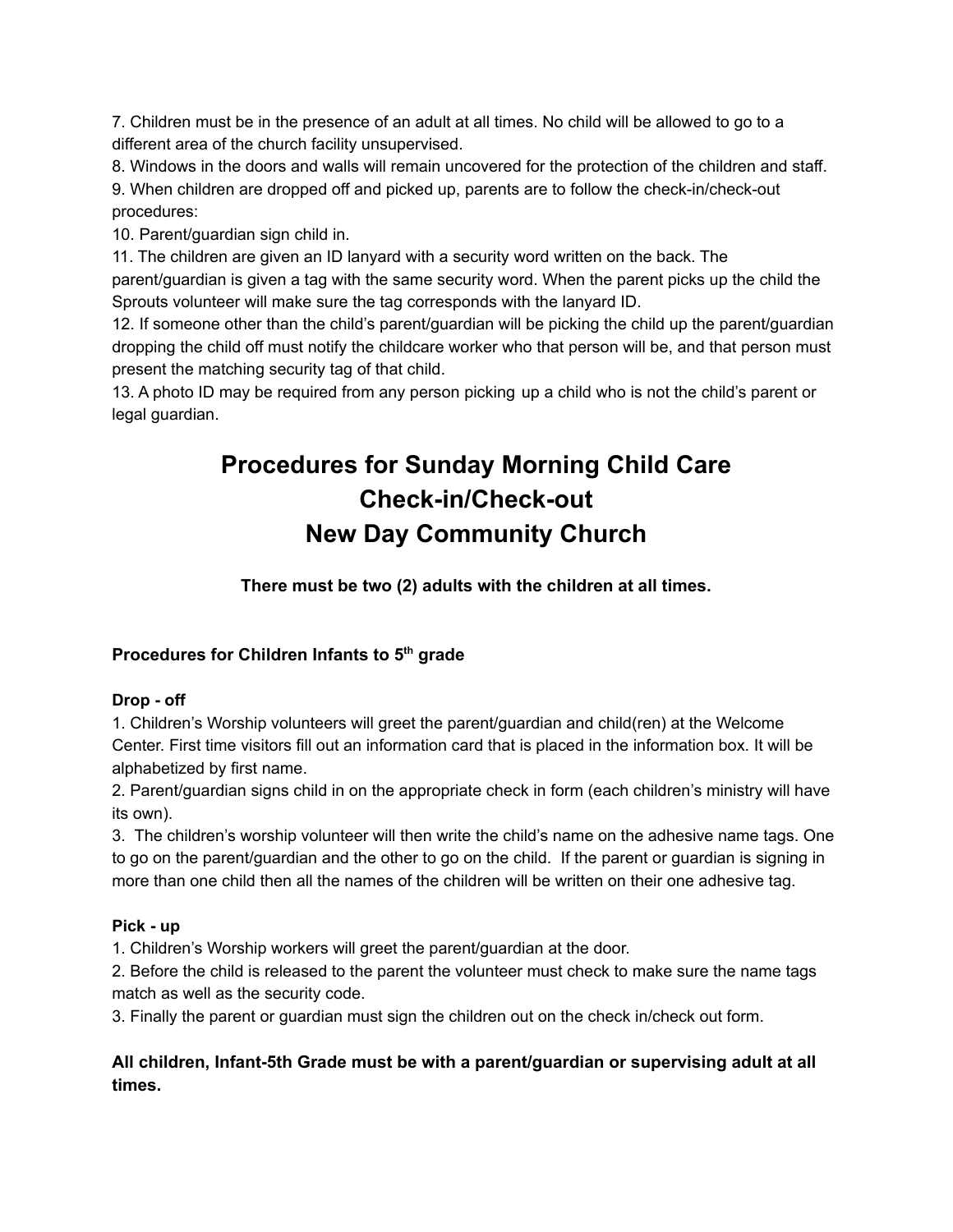# **Youth Policies: 6 th -12 th Grade**

This section applies to all Youth from the 6th grade through the completion of the summer after the 12<sup>th</sup> grade involved in a New Day Community Church sponsored activity OR on the campus of New Day Community Church as well as any adults involved in the activity or ministry area.

### **A. Adult Drivers:**

- 1. Adult Leaders who are unrelated to a youth may NOT transport a youth without written permission from the youth's parent or guardian. Written permission may be in the form of an email or text from the parent or guardian and a written permission form will be completed by the parent or guardian within 3 days after the occurrence.
- 2. The Adult Leader shall give the written permission to the Minister/Director of Youth or his/her designee.
- 3. Whenever possible, an adult leader is asked to take another leader of the opposite gender with them as they transport the youth.

### **B. Youth Drivers:**

- 1. No youth is allowed to drive a personal vehicle to or from any sanctioned youth event, unless given prior written approval by their parent/guardian on "Permission for Youth Drivers Form".
- 2. Written approval may be in the form of an email or text from the parent or guardian.
- 3. The Minister/Director of Youth may either accept or decline the permission.
- 4. The Minister/Director of Youth shall maintain copy of the written permission form along with his/her written approval.

### **C. Youth Riding With Youth:**

- 1. Youth may NOT ride in the personal vehicle of another youth for any Youth events except in the following circumstances:
	- a. The youth driver has presented written consent from their parent/guardian to the Youth Ministries office allowing the youth driver to transport other youth.
	- b. The youth rider has presented written consent from their parent/guardian on a "Permission for Youth to Ride with Youth and Adult Leaders Form" to the Youth Ministries office allowing him/her to be transported by another youth.
	- c. All paperwork will be maintained in the Youth Director/Pastor.

### **D. Personal Space Boundaries:**

- 1. Relational ministry often means an embrace or hug to show the Youth is welcome, loved and cared for. However,
	- a. No youth can sit on the lap of an adult leader of the opposite gender for an extended period of time.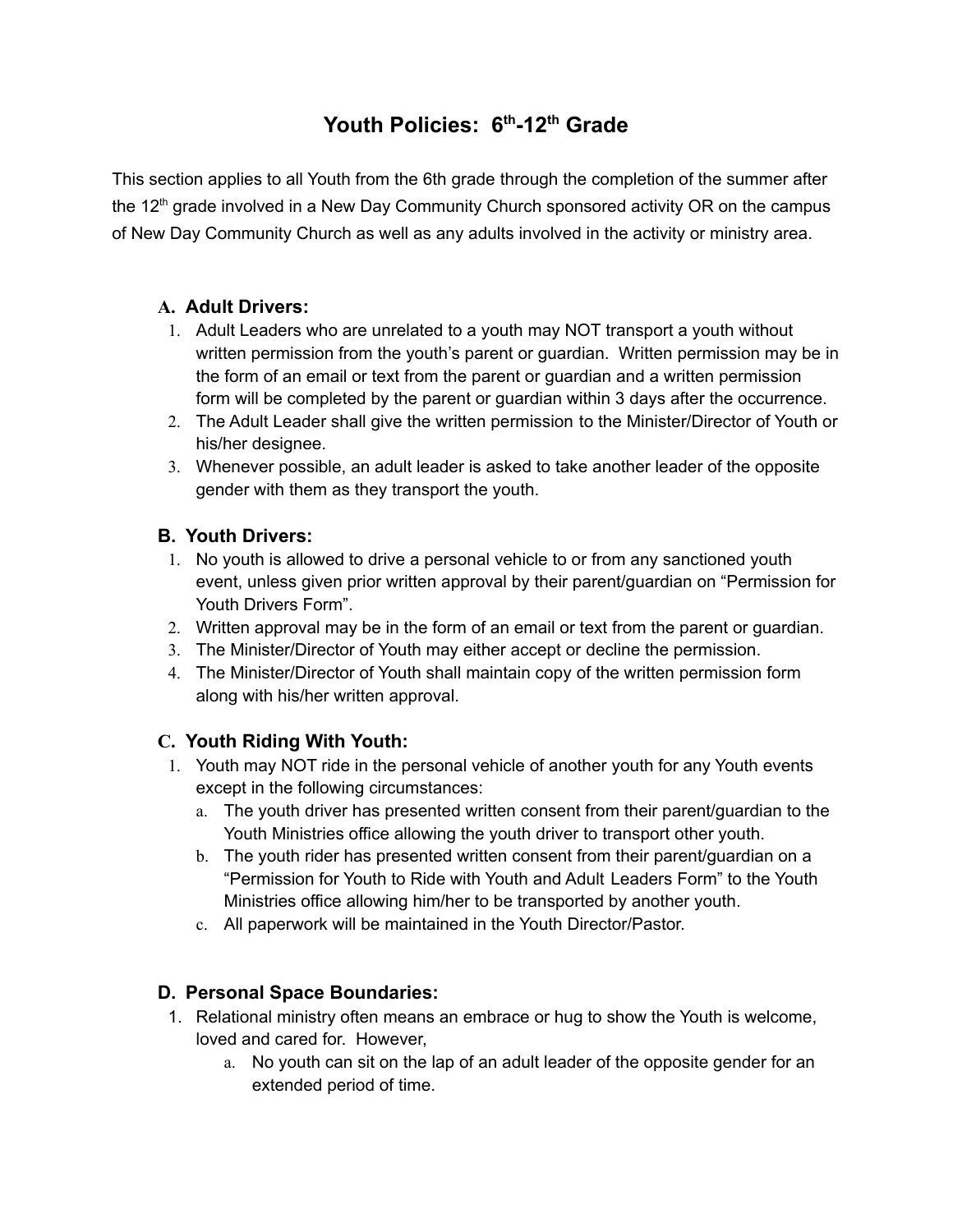b. No adult leader will ever be allowed to engage in a physical relationship with a youth.

# **E. Leadership:**

- 1. Youth are encouraged and nurtured to help lead other youth in small groups and Bible studies. This grows a young person's leadership potential and abilities. However,
	- a. No youth will be allowed to be in a prolonged, direct supervision role of another youth.
	- b. An adult leader will be assigned to help in this process.

## **F. College Youth in Volunteer Leadership Roles:**

- 1. All college-aged volunteers will successfully pass a criminal background and sex offender check and be approved for service by the Minister/Director of Youth or his/her designee.
- 2. The prospective college volunteers will be approved or disapproved by Minister/Director of Youth or his/her designee and the Staff Parish Relations Committee.
- 3. No college-aged Youth will be in prolonged, direct supervision of youth without the assistance of an approved adult leader.

# **G. Counseling Youth**

.

- 1. A public place for this session should be secured.
- 2. The Youth Director/Pastor may not counsel a youth for more than 5 sessions. If the reason for counseling is not resolved within that period, the Youth Director/Pastor member is to refer the youth to another counselor.
- 3. The Youth Ministries volunteer may not counsel a youth for more 5 sessions. If the reason for counseling is not resolved within that period, the Youth ministries volunteer is to refer the youth to another counselor and communicate referral information to a Youth Ministries Staff member.

# **Implementation of Safe Sanctuary Policy**

All ministry areas are responsible for having these policies in place by June  $1<sup>st</sup>$ , 2021. Training is the responsibility of each ministry area but the pastoral staff are ultimately responsible for the enforcement of this policy.

> **Addendum to the Safe Sanctuary Policy for Children and Youth in Response to the Jessica Lundsford Act for North Carolina, Effective 12/01/08 For New Day Community Church, a United Methodist Congregation**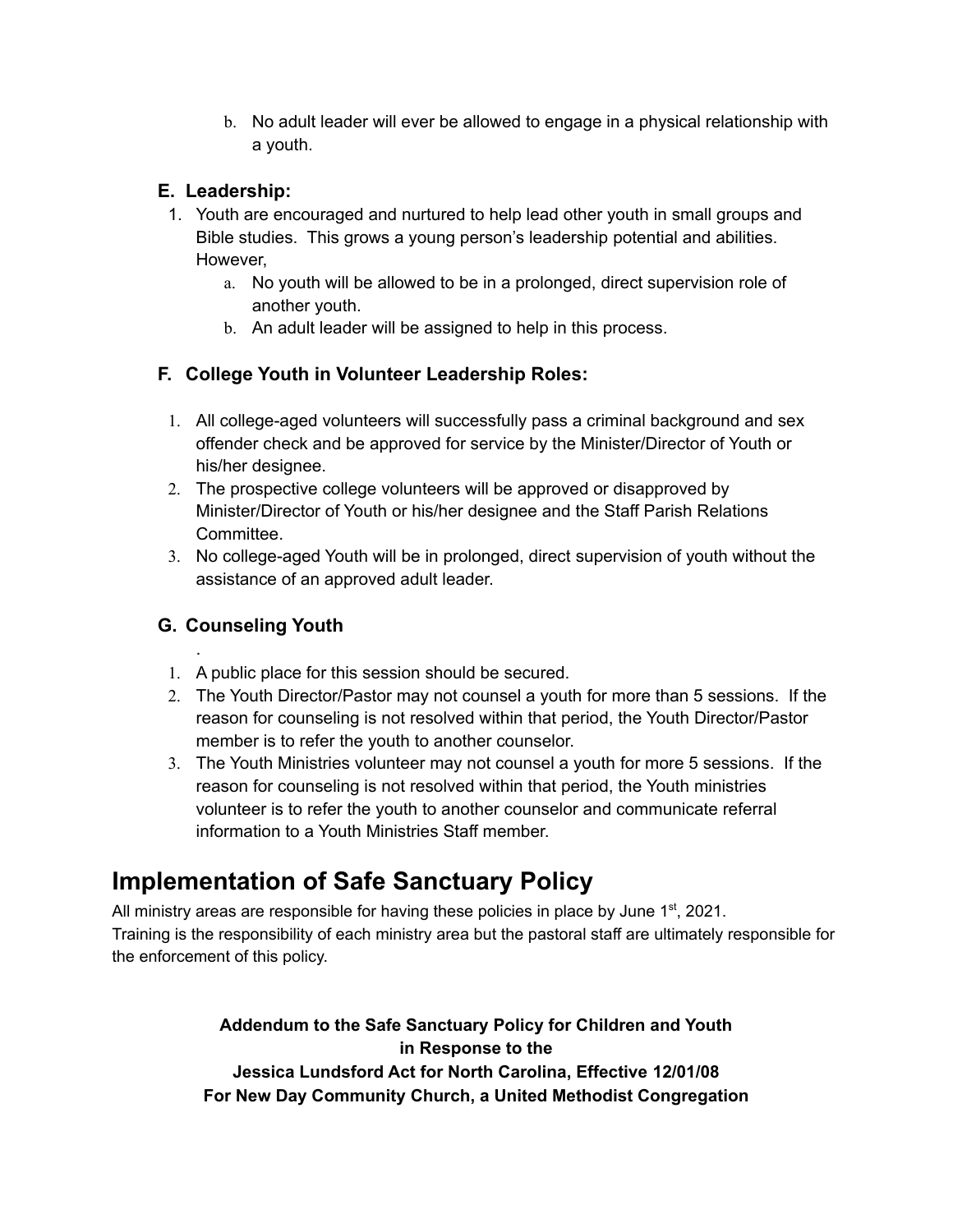### **Lewisville, North Carolina**

1. We, as the church, invite all people to be a part of the worshipping community of faith. However, we must weigh the duty to protect the children and youth of the church with the right of all people to experience God's redeeming love through worship. In furtherance of our Safe Sanctuary policy and in compliance with North Carolina law, a registered sex offender who wishes to be part of a church community should expect to have conditions placed on his/her participation.

2. No adult who has been convicted of child abuse (including sexual abuse, physical abuse or emotional abuse) shall be permitted to work/volunteer with minors in any church sponsored activity. N.C. Gen Stat. § 14-208. 17(a) (2008)

3. A registered sex offender shall not be in attendance at any church event where children or youth are the primary audience. These events include, but are not limited to, United Methodist Youth Fellowship activities, Vacation Bible School, and scouting activities.

If a registered sex offender does attend such an event, he/she will be told to leave and a report will be made to the sheriff's office.

4. A registered sex offender shall not be within 300 feet of any location on the church property in-tended primarily for the use, care or supervision of minors. N.C. Gen Stat. § 14-208.18(a) (2) (2008)

5. A registered sex offender shall not be in any area of the property intended primarily for the use, care or supervision of minors, including but not limited to, the nursery, preschool classrooms, children's Sunday School classrooms and playground. N.C. Gen Stat. § 14-208.18(a) (1) (2008)

6. While on church property, a registered sex offender must be accompanied by an unrelated, same gender adult covenant partner provided by the church.

7. A registered sex offender should identify himself/herself as a registered sex offender to the one of the pastors.

# **Cyber-Safety**

Parental permission must be obtained for children and youth on the appropriate approved form for:

- 1. Posting photos on any websites, journal, local paper, or making videos of a child or youth, etc. (Use Likeness Waiver for Minors.)
- 2. Sending E-mail communication,), phone calls on a personnel cellphone or home phone, text messages/or communications via social media, sending data to a child or youth by computer, PDA, or cell phone. (Use Permission Form for Communication)
- 3. The sharing of any contact information. Written permission must be obtained from the parent for each instance.

Easily identifiable information will not be posted online.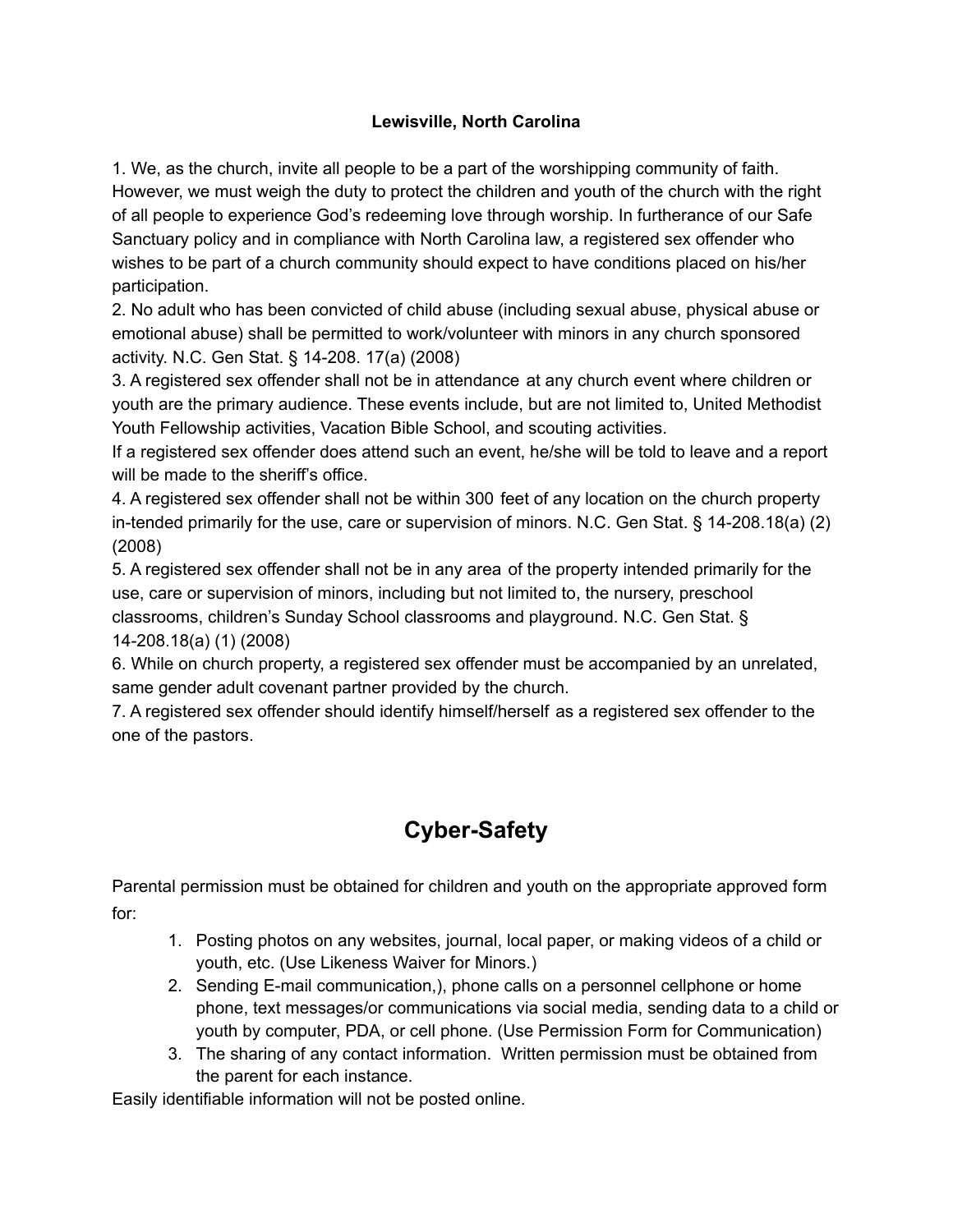- 1. "Bcc" options will be used in sending mass e-mails to children or youth.
- 2. Limited information will be communicated in electronic prayer requests.

Communication with children and youth will be limited and only when a parent's contact information is not available.

- 1. All communication will be conducted in a professional manner.
- 2. All communications with children or youth will be saved.
- 3. To keep from false accusations occurring
	- a. Seek to use mass/group texts
	- b. Be conscious about language use
	- c. Seek to have face to face interactions with youth.
- 4. If a staff member or volunteer working with children or youth is uneasy about any topic addressed in an e-mail or an e-mail in general, a blind carbon copy must be sent to a parent/guardian or another trusted adult. Honor privacy, but not secrecy.

If abuse is divulged electronically, follow standard reporting procedures found beginning on page 8.

# **New Day Community Church Report of Suspected Incident of Child Abuse**

| <b>Individual Making Report:</b>                                                                     |  |  |
|------------------------------------------------------------------------------------------------------|--|--|
|                                                                                                      |  |  |
|                                                                                                      |  |  |
|                                                                                                      |  |  |
| <b>Alleged Victim:</b>                                                                               |  |  |
|                                                                                                      |  |  |
|                                                                                                      |  |  |
| Phone: _________________________________Age/Grade: ________/________Male ________ Female: _______    |  |  |
| <b>Alleged Perpetrator:</b>                                                                          |  |  |
|                                                                                                      |  |  |
| Address:                                                                                             |  |  |
|                                                                                                      |  |  |
| Male _______ Female _______ Age: _________                                                           |  |  |
|                                                                                                      |  |  |
| Describe your concerned and ground for concern in as much detail as possible, including names, times |  |  |
| and dates where applicable and known.                                                                |  |  |
|                                                                                                      |  |  |
|                                                                                                      |  |  |
| ,我们也不能在这里的,我们也不能在这里的人,我们也不能在这里的人,我们也不能不能在这里的人,我们也不能不能不能不能。""我们,我们也不能不能不能不能不能不能不能                     |  |  |
|                                                                                                      |  |  |
|                                                                                                      |  |  |
|                                                                                                      |  |  |
|                                                                                                      |  |  |
|                                                                                                      |  |  |
|                                                                                                      |  |  |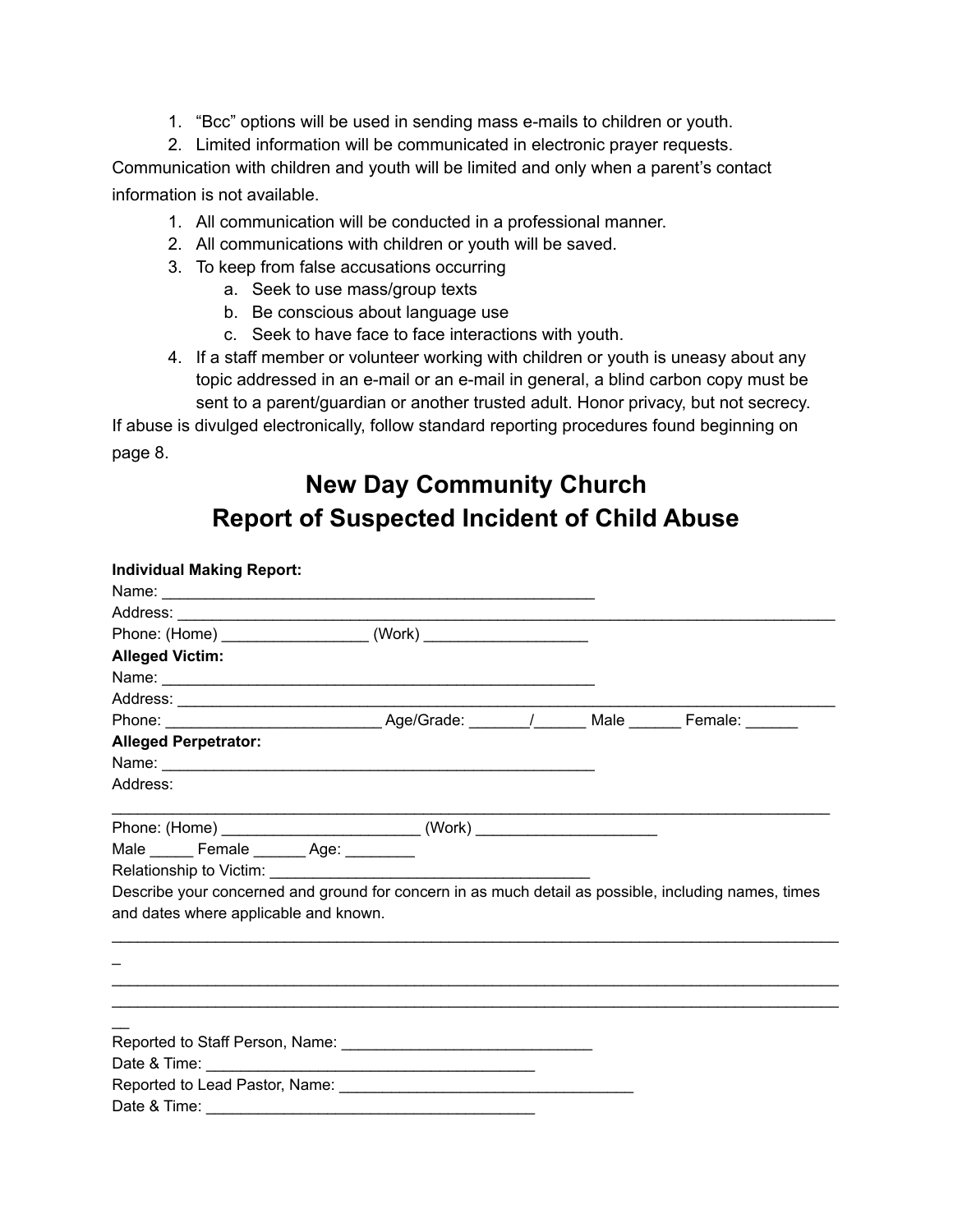Summary of Investigation of Allegation:

| <b>New Day Community Church</b>                                                                                                                                                                                                     |  |
|-------------------------------------------------------------------------------------------------------------------------------------------------------------------------------------------------------------------------------------|--|
| <b>Report of Suspected Incident of Child Abuse</b>                                                                                                                                                                                  |  |
|                                                                                                                                                                                                                                     |  |
| (Continued)                                                                                                                                                                                                                         |  |
|                                                                                                                                                                                                                                     |  |
|                                                                                                                                                                                                                                     |  |
|                                                                                                                                                                                                                                     |  |
|                                                                                                                                                                                                                                     |  |
|                                                                                                                                                                                                                                     |  |
|                                                                                                                                                                                                                                     |  |
|                                                                                                                                                                                                                                     |  |
|                                                                                                                                                                                                                                     |  |
|                                                                                                                                                                                                                                     |  |
| <u> 1989 - Johann John Stone, markin sanat masjid a shekara ta 1989 a shekara ta 1989 a shekara ta 1980 a shekara</u>                                                                                                               |  |
|                                                                                                                                                                                                                                     |  |
|                                                                                                                                                                                                                                     |  |
|                                                                                                                                                                                                                                     |  |
|                                                                                                                                                                                                                                     |  |
|                                                                                                                                                                                                                                     |  |
|                                                                                                                                                                                                                                     |  |
|                                                                                                                                                                                                                                     |  |
|                                                                                                                                                                                                                                     |  |
| Date/Time: 2000                                                                                                                                                                                                                     |  |
| Call to Insurance Carrier, Name: 2008 2010 2020 2021 2022 2023 2024 2022 2023 2024 2022 2023 2024 2022 2023 20                                                                                                                      |  |
|                                                                                                                                                                                                                                     |  |
| <b>Title:</b> The contract of the contract of the contract of the contract of the contract of the contract of the contract of the contract of the contract of the contract of the contract of the contract of the contract of the c |  |

**Printed Name** 

Signature Date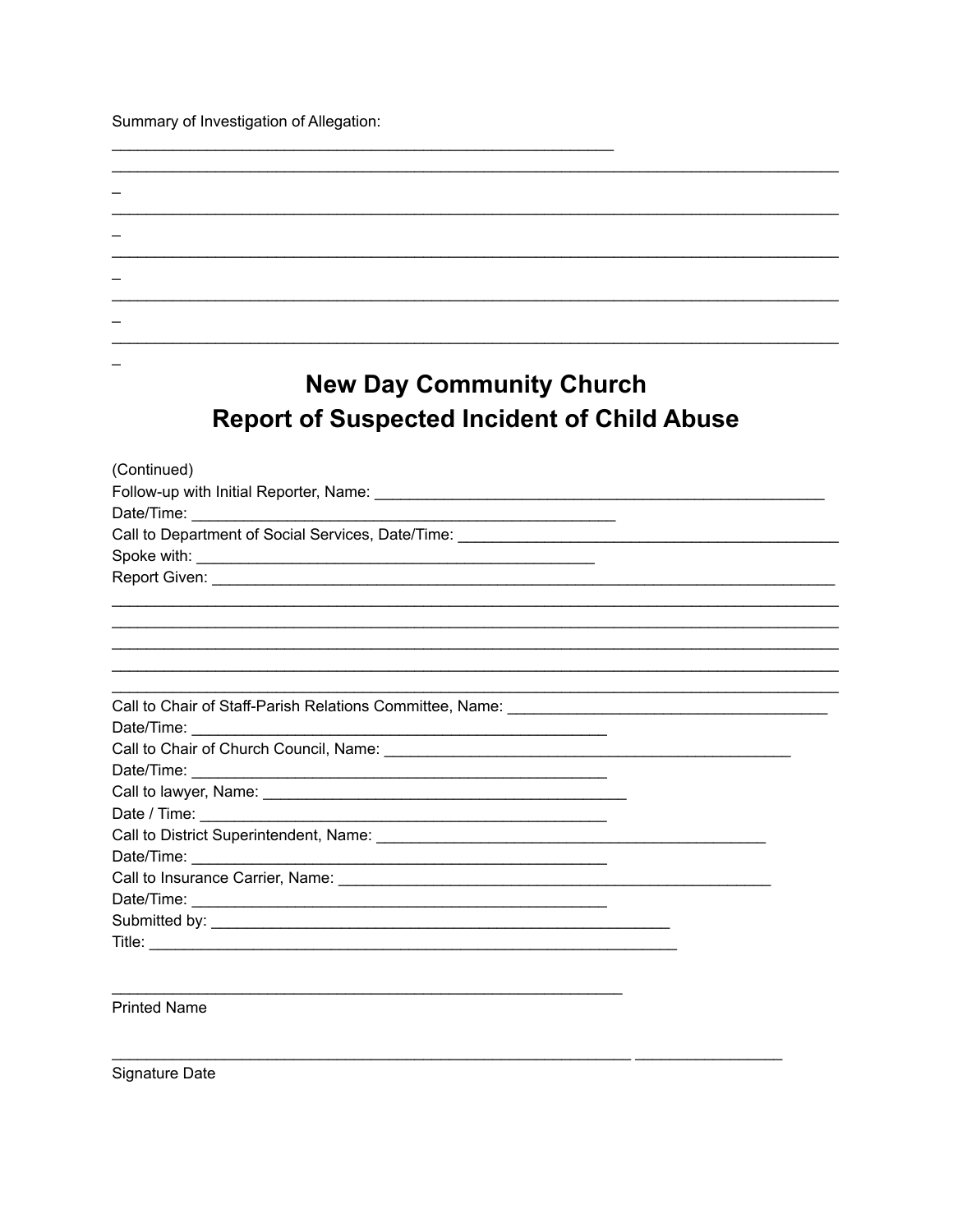# **Registered Sex Offender Church Participation Covenant Statement**

The congregation of New Day Community Church is committed to providing a safe and secure environment for all children and youth.

In furtherance of our Safe Sanctuary policy and in compliance with N. C. Gen. Stat. §§ 14-208.17, 14-208.18, all registered sex offenders who wish to be part of our worshipping community must abide by the following procedures:

1. As a registered sex offender, I will have and abide by conditions placed on my participation in the church community.

2. While on church property, I will be accompanied by an unrelated, same-gender adult covenant partner. Providing a covenant partner will be the responsibility of the church. 3. I will not be permitted to work/volunteer with children or youth in any church-sponsored activity. N.C. Gen. Stat. § 14-208.17 (2008)

4. I will not be in attendance at any event where children or youth are the primary audience. This includes, but is not limited to, United Methodist Youth Fellowship activities, Vacation Bible School and scouting activities. N.C. Gen. Stat. § 14-208.18 (a) (3) (2008). If I attend such an event, I will be told to leave and a report will be made to the sheriff's office.

5. I will not be within 300 feet of any location intended primarily for the use, care or supervision of minors. N.C. Gen. Stat. § 14-208.18(a) (2) (2008)

6. I will not be in any area of the property designated for the use, care or supervision of children or youth. N.C. Gen. Stat. § 14-208.18 (a)(1) (2008). These areas include, but are not limited to, the nursery, preschool classrooms, children's Sunday school classrooms and playground.

\_\_\_\_\_\_\_\_\_\_\_\_\_\_\_\_\_\_\_\_\_\_\_\_\_\_\_\_\_\_\_\_\_\_\_\_\_\_\_\_\_\_\_\_\_\_\_\_\_\_\_\_\_\_ \_\_\_\_\_\_\_\_\_\_\_\_\_\_\_\_\_\_\_\_\_\_

\_\_\_\_\_\_\_\_\_\_\_\_\_\_\_\_\_\_\_\_\_\_\_\_\_\_\_\_\_\_\_\_\_\_\_\_\_\_\_\_\_\_\_\_\_\_\_\_\_\_\_\_\_\_ \_\_\_\_\_\_\_\_\_\_\_\_\_\_\_\_\_\_\_\_\_\_

\_\_\_\_\_\_\_\_\_\_\_\_\_\_\_\_\_\_\_\_\_\_\_\_\_\_\_\_\_\_\_\_\_\_\_\_\_\_\_\_\_\_\_\_\_\_\_\_\_\_\_\_\_\_ \_\_\_\_\_\_\_\_\_\_\_\_\_\_\_\_\_\_\_\_\_\_

Pastor Signature Date

Church Council Chairperson Signature Date

Covenant Person Signature Date

# **Permission For Student Drivers (Student Ministries Only)**

This form gives permission for the below stated youth to drive their personal vehicle ONLY when deemed necessary by a student ministries staff member for the reasons of space needs. If space is available by other means, NO student will be allowed to drive their personal vehicle.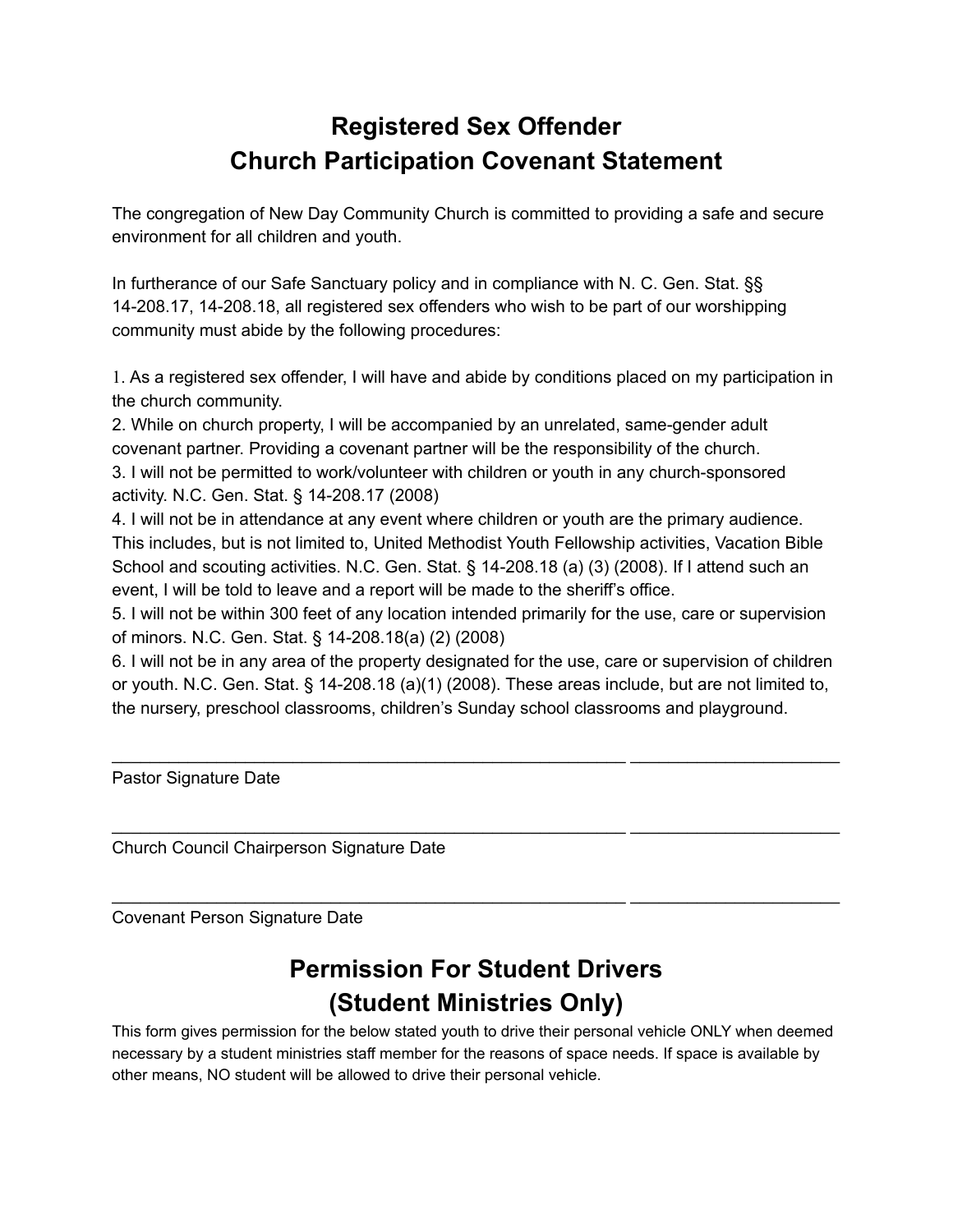Student Name:

| Last First MI                                                                                                                                                                                                                  |                                                                                                             |
|--------------------------------------------------------------------------------------------------------------------------------------------------------------------------------------------------------------------------------|-------------------------------------------------------------------------------------------------------------|
| Address:                                                                                                                                                                                                                       |                                                                                                             |
| House # Street City Zip Code                                                                                                                                                                                                   |                                                                                                             |
|                                                                                                                                                                                                                                |                                                                                                             |
|                                                                                                                                                                                                                                |                                                                                                             |
|                                                                                                                                                                                                                                |                                                                                                             |
| Emergency Contact #: University of the Contract of the Contract of the Contract of the Contract of the Contract of the Contract of the Contract of the Contract of the Contract of the Contract of the Contract of the Contrac |                                                                                                             |
| Ministries Staff Member.                                                                                                                                                                                                       | I give my youth permission to drive their personal vehicle ONLY when deemed necessary by a Student          |
| Parent/Guardian Printed Name Signature of Parent/Guardian Date<br>en-able transportation of youth for sanctioned student ministries events, and only when deemed<br>necessary by a Student Ministries Staff Member.            | By signing below, I give permission for my youth to transport other youth in their personal vehicle to help |
| Parent/Guardian Printed Name                                                                                                                                                                                                   |                                                                                                             |
| Signature of Parent/Guardian Date                                                                                                                                                                                              |                                                                                                             |
|                                                                                                                                                                                                                                |                                                                                                             |
| Country/State                                                                                                                                                                                                                  |                                                                                                             |
|                                                                                                                                                                                                                                |                                                                                                             |
| Parent/Guardian                                                                                                                                                                                                                |                                                                                                             |
| me on this day and acknowledge the due execution of the foregoing instrument.                                                                                                                                                  |                                                                                                             |
| Witness my hand and official seal this, the _______________ day of ________________________, 20_                                                                                                                               |                                                                                                             |
| Notary Public's Signature                                                                                                                                                                                                      |                                                                                                             |
|                                                                                                                                                                                                                                |                                                                                                             |

# **Permission for Youth to Ride with Youth or Adult Leader (Student Ministries Only)**

This form is to be signed by a parent/guardian to give permission for their youth to ride in the personal vehicle of another YOUTH or adult leader on a sanctioned student ministries outing. This will only be allowed when deemed necessary by a member of the student ministries staff and when no other seating arrangements can be found. Student Name:

 $\_$  ,  $\_$  ,  $\_$  ,  $\_$  ,  $\_$  ,  $\_$  ,  $\_$  ,  $\_$  ,  $\_$  ,  $\_$  ,  $\_$  ,  $\_$  ,  $\_$  ,  $\_$  ,  $\_$  ,  $\_$  ,  $\_$  ,  $\_$  ,  $\_$  ,  $\_$  ,  $\_$  ,  $\_$  ,  $\_$  ,  $\_$  ,  $\_$  ,  $\_$  ,  $\_$  ,  $\_$  ,  $\_$  ,  $\_$  ,  $\_$  ,  $\_$  ,  $\_$  ,  $\_$  ,  $\_$  ,  $\_$  ,  $\_$  , Last First MI Address:  $\_$  ,  $\_$  ,  $\_$  ,  $\_$  ,  $\_$  ,  $\_$  ,  $\_$  ,  $\_$  ,  $\_$  ,  $\_$  ,  $\_$  ,  $\_$  ,  $\_$  ,  $\_$  ,  $\_$  ,  $\_$  ,  $\_$  ,  $\_$  ,  $\_$  ,  $\_$ House # Street City State Zip Code Date of Birth:  $\frac{1}{2}$  /  $\frac{1}{2}$ Parent/Guardian: \_\_\_\_\_\_\_\_\_\_\_\_\_\_\_\_\_\_\_\_\_\_\_\_\_\_\_\_\_\_\_\_\_\_\_\_\_\_\_\_\_\_\_\_\_\_\_\_\_\_\_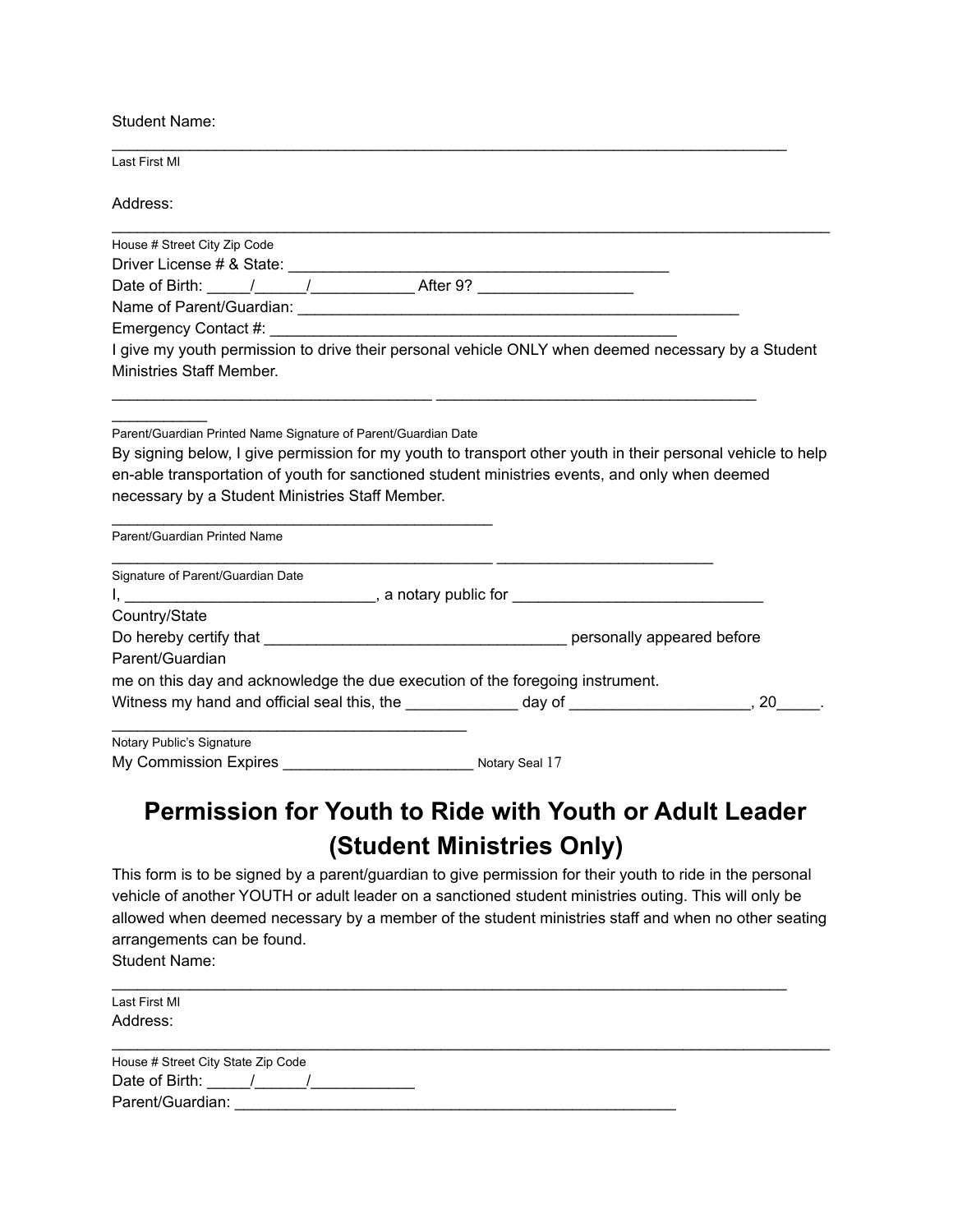Emergency Contact #:

I give my youth permission to ride as a passenger in the personal vehicle of another youth or adult leader for the purpose of meeting transportation needs to and from a sanctioned student ministries event.

| Parent/Guardian Printed Name                                                       |                                                 |
|------------------------------------------------------------------------------------|-------------------------------------------------|
| Signature of Parent/Guardian Date                                                  |                                                 |
|                                                                                    |                                                 |
| Country/State                                                                      |                                                 |
|                                                                                    |                                                 |
| Parent/Guardian                                                                    |                                                 |
| me on this day and acknowledge the due execution of the foregoing instrument.      |                                                 |
| Witness my hand and official seal this, the $\_\_\_\_\_$ day of $\_\_\_\_\_\_\_$ . |                                                 |
| Notary Public's Signature                                                          |                                                 |
|                                                                                    |                                                 |
| <b>New Day Community Church</b>                                                    |                                                 |
|                                                                                    | <b>Children &amp; Youth Protection Policies</b> |
|                                                                                    |                                                 |
| <b>Acknowledgement Form</b>                                                        |                                                 |
|                                                                                    |                                                 |
| Last Name                                                                          | <b>First Name</b>                               |
| Address:                                                                           |                                                 |
|                                                                                    |                                                 |
|                                                                                    |                                                 |
| House/Apt. # Street                                                                |                                                 |
| City State Zip Code                                                                |                                                 |
|                                                                                    |                                                 |
| Telephone #: (____)__________________                                              |                                                 |
|                                                                                    |                                                 |
| Program Involved With (Please Circle):                                             |                                                 |
| <b>Children's Ministries</b>                                                       |                                                 |
| <b>Youth Ministry</b>                                                              |                                                 |
|                                                                                    |                                                 |
| <b>Church Staff</b>                                                                |                                                 |
| As caring Christians, we are committed to protecting and advocating for            |                                                 |

children and youth participating in the life of the Church. The Church is entrusted with providing an emotionally and physically safe, spiritually grounded and healthy environment for all children, youth and adults in which they are protected from abuse of any type.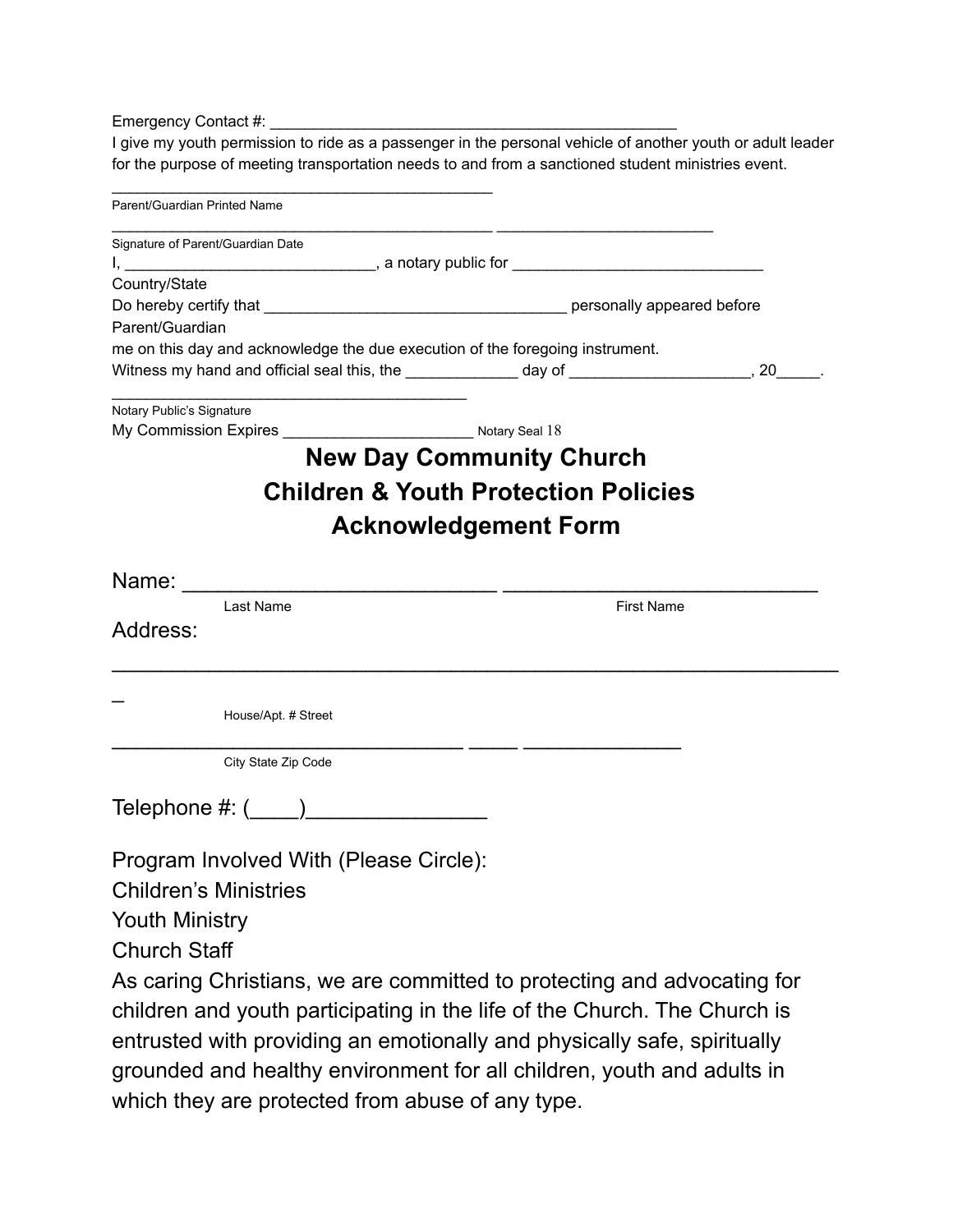I acknowledge that I have received, read, and understand the New Day Community Church Safe Sanctuaries Policy for the Protection of Children and Youth, and I agree to abide by the policies and standards put in place. I understand that failure to do so could result in immediate dismissal from my responsibilities with the children and/or youth of New Day Community Church.

| <b>Printed Name</b>                                                                                 |                                                                                                                                  |           |             |
|-----------------------------------------------------------------------------------------------------|----------------------------------------------------------------------------------------------------------------------------------|-----------|-------------|
| Signature                                                                                           |                                                                                                                                  |           |             |
| Date                                                                                                |                                                                                                                                  |           |             |
|                                                                                                     | <b>New Day Community Church</b><br><b>Children &amp; Youth Protection Policies</b><br><b>Criminal Records Check Consent Form</b> |           |             |
| Date:                                                                                               |                                                                                                                                  |           |             |
|                                                                                                     |                                                                                                                                  |           |             |
| <b>Last Name</b>                                                                                    | <b>First Name</b>                                                                                                                | <b>MI</b> | Maiden Name |
| Social Security #: ________-_________________________Date of Birth: ______/______/_________________ |                                                                                                                                  |           |             |
| Gender: Male _______ Female _____<br>Address:                                                       |                                                                                                                                  |           |             |
| House/Apt.                                                                                          | # Street                                                                                                                         |           |             |
| <b>City State</b>                                                                                   | Zip Code                                                                                                                         |           |             |
|                                                                                                     |                                                                                                                                  |           |             |

I understand that due to my activities and involvement with the children and or youth of New Day Community Church, a national criminal background check and sexual offender check will be done on me. I have never been convicted of child abuse as an adult or juvenile, nor such a

\_\_\_\_\_\_\_\_\_\_\_\_\_\_\_\_\_\_\_\_\_\_\_\_\_\_\_\_\_\_\_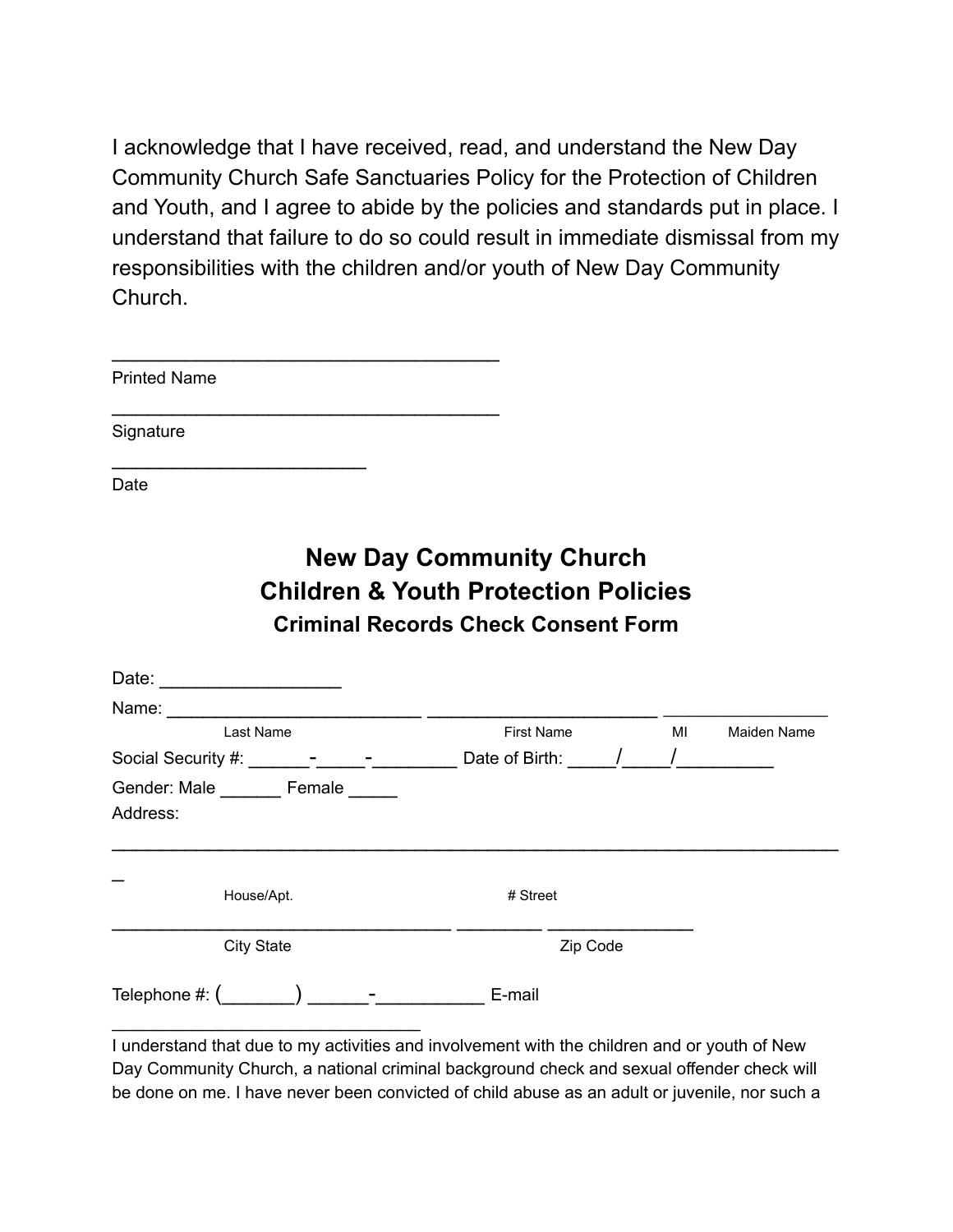| conviction expunged | (initials). I consent to a national criminal background check |
|---------------------|---------------------------------------------------------------|
| (initials).         |                                                               |

\_\_\_\_\_\_\_\_\_\_\_\_\_\_\_\_\_\_\_\_\_\_\_ \_\_\_\_\_\_\_\_\_\_\_\_\_\_\_\_\_\_\_\_\_\_\_\_

| <b>Printed Name</b>             | Signature                                                                       | Date |
|---------------------------------|---------------------------------------------------------------------------------|------|
|                                 | <b>Return this form to NEW DAY COMMUNITY CHURCH.</b>                            |      |
|                                 | (Office Use Only)                                                               |      |
| <b>Background Check done by</b> | the contract of the contract of the contract of the contract of the contract of |      |
|                                 |                                                                                 |      |
|                                 | $Background Check ID # \n$                                                      |      |
| Payment: $Y_$ N _____           |                                                                                 |      |
| Cash Check                      |                                                                                 |      |
| Amount \$                       |                                                                                 |      |
| Check #                         |                                                                                 |      |

# **New Day Community Church Safe Sanctuaries Children & Youth Protection Policies Children's Ministry & Student Ministries Volunteers Criminal Records Check Consent Form**

| Date:                           |          |                   |                |                  |  |
|---------------------------------|----------|-------------------|----------------|------------------|--|
| Name:                           |          |                   |                |                  |  |
| Last Name                       |          | <b>First Name</b> |                | MI (Maiden Name) |  |
| Social Security #:              |          |                   | Date of Birth: |                  |  |
| Gender: Male Female<br>Address: |          |                   |                |                  |  |
| House/Apt.                      | # Street |                   |                |                  |  |
| City                            |          |                   | <b>State</b>   | Zip Code         |  |
| Telephone #: (                  |          | E-mail            |                |                  |  |

I understand that due to my activities and involvement with the children and or youth of New Day Community Church, a national criminal background check and sexual offender check will